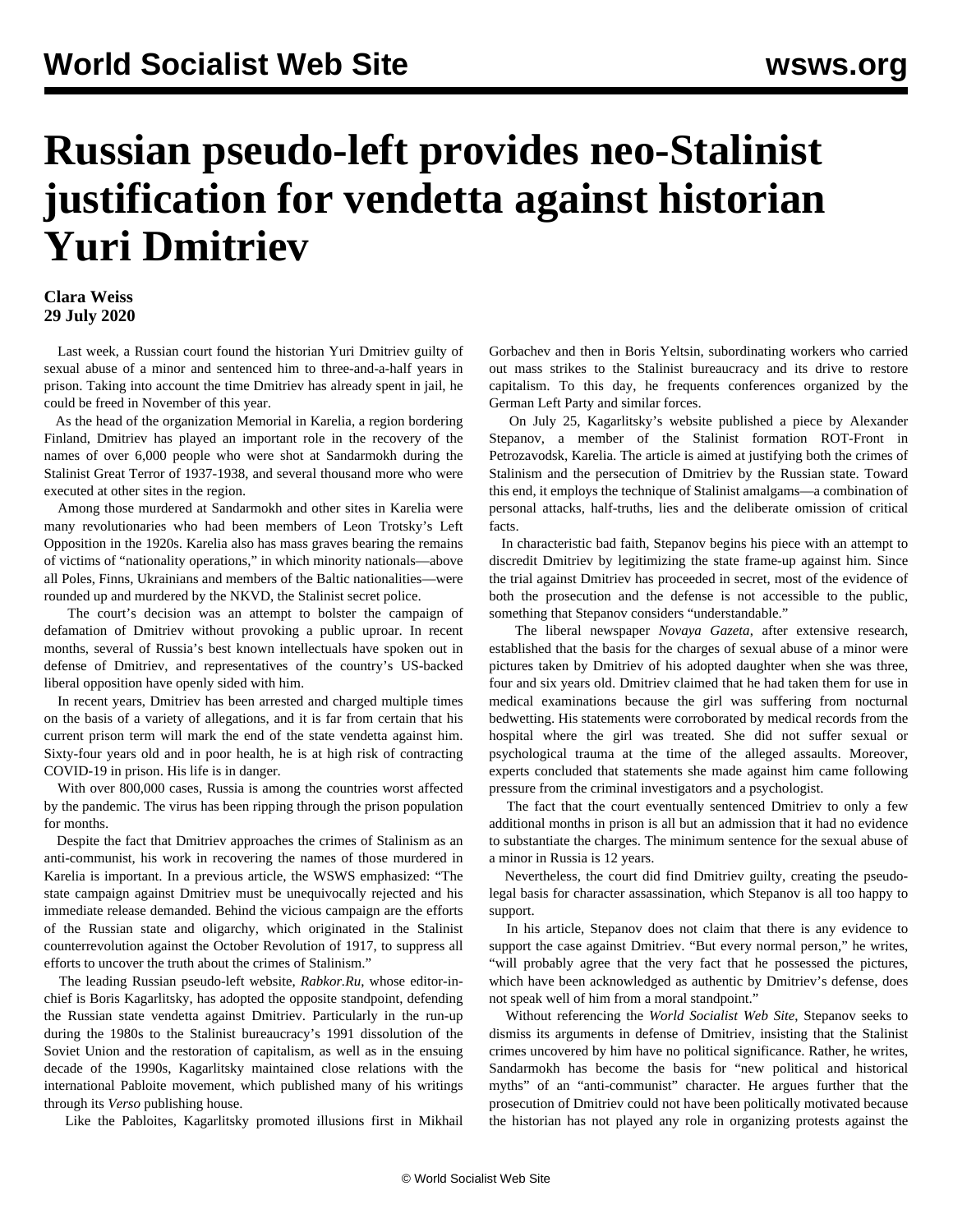Putin regime.

 But it is not the politics of Dmitriev that the Kremlin fears. However limited, the revelations of the crimes of Stalinism by Dmitriev and other historians are perceived as an existential threat by the Russian oligarchy. Having emerged directly from the Stalinist counterrevolution against the October Revolution, leading to the destruction of the USSR, it critically relies on the confusion of Stalinism with socialism, and above all on ignorance of the role of Leon Trotsky and his Left Opposition, which opposed the nationalist betrayal of the revolution by Stalinism and defended the program of world socialist revolution.

 It is for this reason that the Putin regime has promoted a form of neo-Stalinism and funded the publication of countless books by hack "historians" seeking to justify the crimes of Stalin, especially his Great Terror. By contrast, Dmitriev, whatever his own political views, has made a contribution to understanding the scale of these crimes.

 Stepanov tries to discredit these efforts. "You will be surprised, but over 20 years have passed since Sandarmokh was discovered and there is still no precise number for those who were shot there," he writes. The fact that the exact number of the victims of these massacres—as of many others of the Stalinist period—is not known to this day does not speak against Dmitriev's work. Rather, it speaks to the horrendous scope of these massacres, which were covered up for half a century by the Stalinist bureaucracy and still remain to be fully researched.

 Stepanov also tries to use the fact that Memorial recently concretized, on a geographic basis, the number of those who were shot at Sandarmokh and the immediately surrounding area, to allege that Dmitriev's work is not only insignificant, but also misleading. He insinuates, without providing any sources or evidence, that no more than 2,500 people could possibly have been shot at Sandarmokh.

 Memorial has indeed lowered to 6,067 the number of those who were shot in and around Sandermokh who can be *identified by name*. However, the total number of those shot as part of the Great Terror in Karelia in 1937-1938 is still estimated to be at least 10,779. It is to his credit that Dmitriev, with several others, has identified thousands of these victims.

 The discrediting of the terror's victims is Stepanov's next goal. He writes that "it is striking that [among those identified by name] are many people who opposed the Soviet government with arms in hand during the Civil War." He notes that members of the right-wing Petliura regime in Ukraine and figures from the counterrevolutionary White movement in the 1918-1921 Civil War were among the victims, but he makes no mention of the leading revolutionaries and many workers who were killed there.

 The Great Terror was, as the Soviet historian of the Left Opposition Vadim Rogovin [explained,](https://mehring.com/product/stalins-terror-of-1937-1938-political-genocide-in-the-ussr/) a "political genocide." Its primary aim was to root out all opposition to the Stalinist regime from the left and undermine socialist consciousness within the Soviet and international working class.

 Its main target was the Old Bolsheviks, the Trotskyist movement and Leon Trotsky himself, the co-leader of the October Revolution with Vladimir Lenin. Almost everyone who had known and fought with Lenin and Trotsky was killed by Stalin. This included many leading figures of the Fourth International, founded by Trotsky in 1938, who were murdered by Stalinist agents in Europe, as well as supporters of Trotsky in the Spanish Civil War. In 1940, Leon Trotsky himself was assassinated by a Stalinist agent in Mexico.

 While former members of the White movement were among those killed in the Soviet Union, from a social and political standpoint far more significant was the integration of openly counter-revolutionary elements into the murderous apparatus of Stalin.

 In a characteristic exchange quoted by Vadim Rogovin, a former White Guardist officer who found employment as a guard in a Stalinist camp told an Old Bolshevik: "What is happening now is the fulfillment of our slogan: All power to the Soviets, but without communists!... You can be certain: all (the Old Bolsheviks—V. R.) will end up in the camps." (Quoted in Rogovin, *Stalin's Terror of 1937-1938, The Political Genocide in the USSR*, Mehring Books 2009, 238).

 Everything in Stepanov's piece is aimed at obscuring the counterrevolutionary character of the Great Terror. He writes: "In reality, based on documents, so far we know that 1,111 or 1,116 people were shot in Sandarmokh as part of the 'Solovki stage.' These were people who had already been sentenced in the early 1930s for counterrevolutionary activity and had been imprisoned in the Solovki camps. Perhaps a few other citizens of Karelia were shot there. That's all."

 Stepanov clearly implies that these people were correctly sentenced for "counterrevolutionary activity," since he does not use quotation marks here. In reality, of the different shootings at Sandarmokh, it was the "Solovki action" that most directly bore a counterrevolutionary character.

 Many of those executed were major Old Bolsheviks and supporters of the Left Opposition. Among them were [Nadezhda Smilga-Poluyan,](/en/articles/2014/10/27/smil-o27.html) an Old Bolshevik and the wife of [Ivar Smilga](/en/articles/2017/08/31/smi1-a31.html), who had been a close collaborator of Lenin in 1917 and a leader of the Left Opposition in the 1920s; the Old Bolsheviks Grigory Shklovsky and Georgy Yakovenko, who had signed declarations of the Left Opposition in the 1920s. They also included Revekka Shumskaya and Noi Vol'fson, party members since the first years of the Soviet Union who had earlier been expelled from the party and arrested for their support of the Opposition. Also included were Martin Yakobson and Aleksandr Blaufel'd, Old Bolsheviks who had fought for socialism in Estonia since the 1905 Revolution in Russia.

 The website *Bessmertnyi Barak*, which has published the list with the names of those killed in the "Solovki stage," notes that "approximately half of those shot were simple workers from Petersburg." These mass executions on October 27 and November 1-4, 1937 were consciously timed by the Stalinist butchers to coincide with the 20th anniversary of the Bolshevik seizure of power in 1917. Overall, the Great Terror claimed over 800,000 lives, the vast majority of them communists, including many from eastern and southeastern Europe and Germany.

 The political and intellectual impact of the murder of thousands of workers and intellectuals who embodied the revolutionary experience and traditions of the October Revolution cannot be measured in numbers, as large as they were. The Stalinist terror played a central role in beheading the working class throughout the post-World War II period, not just in the USSR but throughout Europe and internationally. It profoundly disoriented generations of workers and intellectuals, who falsely equated socialism with Stalinism and who were cut off from the traditions of 1917 and Marxism.

 Only the International Committee of the Fourth International, which was founded in 1953 to defend the principles of Trotsky's Fourth International, embodied and defended these traditions under conditions where petty-bourgeois revisionist forces, most notably the Pabloite movement, sought to subordinate the working class to the existing bureaucracies and Stalinism.

 The fact that *Rabkor* is now publishing such a neo-Stalinist hack piece to attack historical research on the Great Terror underscores, yet again, that a river of blood separates the Trotskyist movement from the Pabloite and ex-Pabloite forces. It should be noted that this is not just a "Russian" phenomenon. In 2018, the WSWS extensively commented on the alliance of the Partido Obrero in Argentina with the Russian Stalinist Daria Mitina, a figure with close ties to [fascist forces](/en/articles/2018/06/19/crfi-j19.html) and the Russian state.

 The open defense of the crimes of Stalinism by these tendencies is rooted in nationalism and a militant hostility to the working class. It leaves no doubt as to the class interests they are defending.

 The defense of Dmitriev cannot be left to the reactionary forces of the pro-imperialist "liberal" opposition around Alexei Navalny. They seek to exploit his case, and the crimes of Stalinism more broadly, to promote anticommunism and an alliance with US imperialism. Workers and youth must oppose the filthy historical lies of the Russian state and the Stalinists